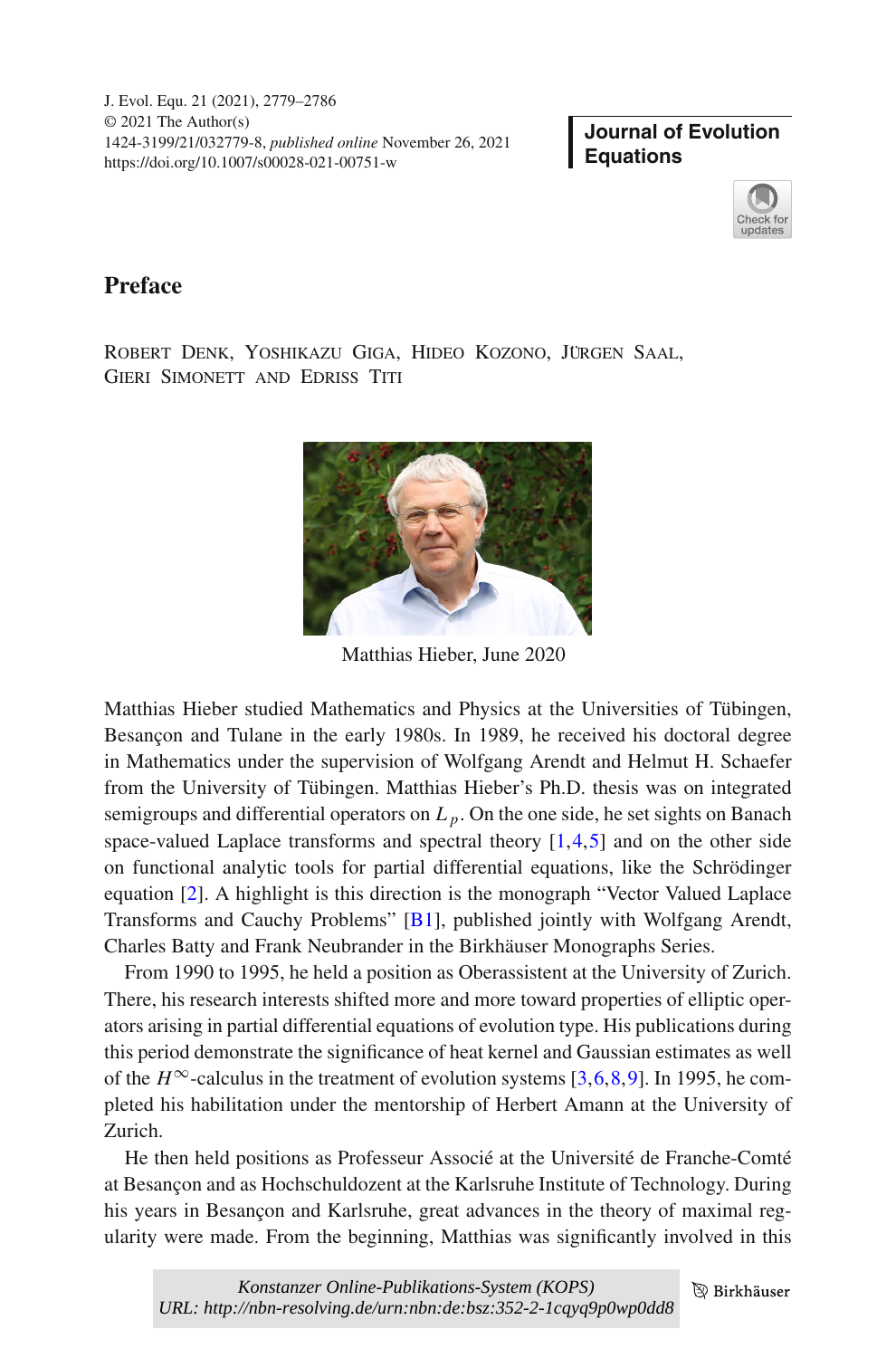development, resulting in the influential results  $[7,9]$  $[7,9]$  that sectorial operators on  $L_q$ spaces satisfying a heat kernel bound (or more generally a Poisson bound) admit the property of maximal  $L_p$ -regularity or on functional calculi for operators on vectorvalued  $L_q$ -spaces via the transference principle [\[8](#page-4-6)].

In 1999, he was appointed full professor at the Technische Universität Darmstadt and he became head of the Applied Analysis Group there. He continued to work on maximal regularity properties of evolution equations. In fact, his joint publications [\[12](#page-4-9),[17,](#page-4-10)[B2\]](#page-3-1) with Robert Denk, Giovanni Dore, Jan Prüss and Alberto Venni on parabolic systems were quite influential and became highly cited sources for the theory of maximal regularity,  $H^{\infty}$ -calculus and its applications to partial differential equations. Extensions to  $L_p - L_q$ -estimates for parabolic systems with only *VMO*-coefficients were obtained jointly with Horst Heck and Robert Haller in [\[16\]](#page-4-11). A new characterization of the growth bound of a semigroup based on Fourier multiplier methods was given by him in [\[10](#page-4-12)].

At the same time, his research interests started to shift to the field of mathematical fluid dynamics. In [\[11](#page-4-13)], jointly with Jan Prüss and Wolfgang Desch, he investigated the Stokes operator in a half space and proved the surprising result that the Stokes operator generates an analytic semigroup on the solenoidal subspace of  $L^{\infty}(\mathbb{R}^n_+)$ , but not on  $L^1(\mathbb{R}^n_+)$ . Further results concerned the Navier–Stokes equations with linearly growing data ( [\[13](#page-4-14)] jointly with Okihiro Sawada) or in the exterior of moving domains ( [\[14](#page-4-15)] jointly with Matthias Geissert and Horst Heck).

During the first decade in Darmstadt, his research group grew continuously, in spite of the fact that he was occupied as Dean of the Department of Mathematics. In subsequent years, Matthias played a leading role in various collaborative research initiatives. From 2007 to 2014, he was Principal Investigator and member of the Steering Committee of the Center of Excellence "Smart Interfaces" at TU Darmstadt (EXC259). From 2009 to 2018, he was the Spokesperson of the "International Research Training Group (IRTG1529)" on Mathematical Fluid Dynamics, a joint cooperation between TU Darmstadt, Waseda University and The University of Tokyo, funded by DFG and JSPS. On the Japanese side, this program was coordinated by Yoshihiro Shibata and Hideo Kozono.

The rich scientific outcome of these research initiatives, especially of the IRTG, contributed to a deeper understanding of fluid dynamical phenomena and related topics. Let us mention here results on Bogovskii's operator in Sobolev spaces of negative order [\[15\]](#page-4-16), fluid structure interaction problems [\[21\]](#page-5-0), complex fluids as described, e.g., by Oldroyd-B models [\[23](#page-5-1)[,34](#page-5-2)], as well as on the Navier–Stokes equations in the rotational setting [\[18\]](#page-4-17).

A special focus lied on the theory of the Stokes equation: Remarkable results jointly with Ken Abe, Yoshikazu Giga and Paolo Maremonti show that the Stokes operator generates an analytic semigroup on the solenoidal subspace of  $L^{\infty}(\Omega)$  [\[24](#page-5-3),[25\]](#page-5-4) for certain classes of domains  $\Omega \subset \mathbb{R}^n$ . Further results connect the weak Neumann problem to the Navier–Stokes equations  $[20]$  $[20]$ ; we refer also the survey article  $[32]$  jointly with Jürgen Saal.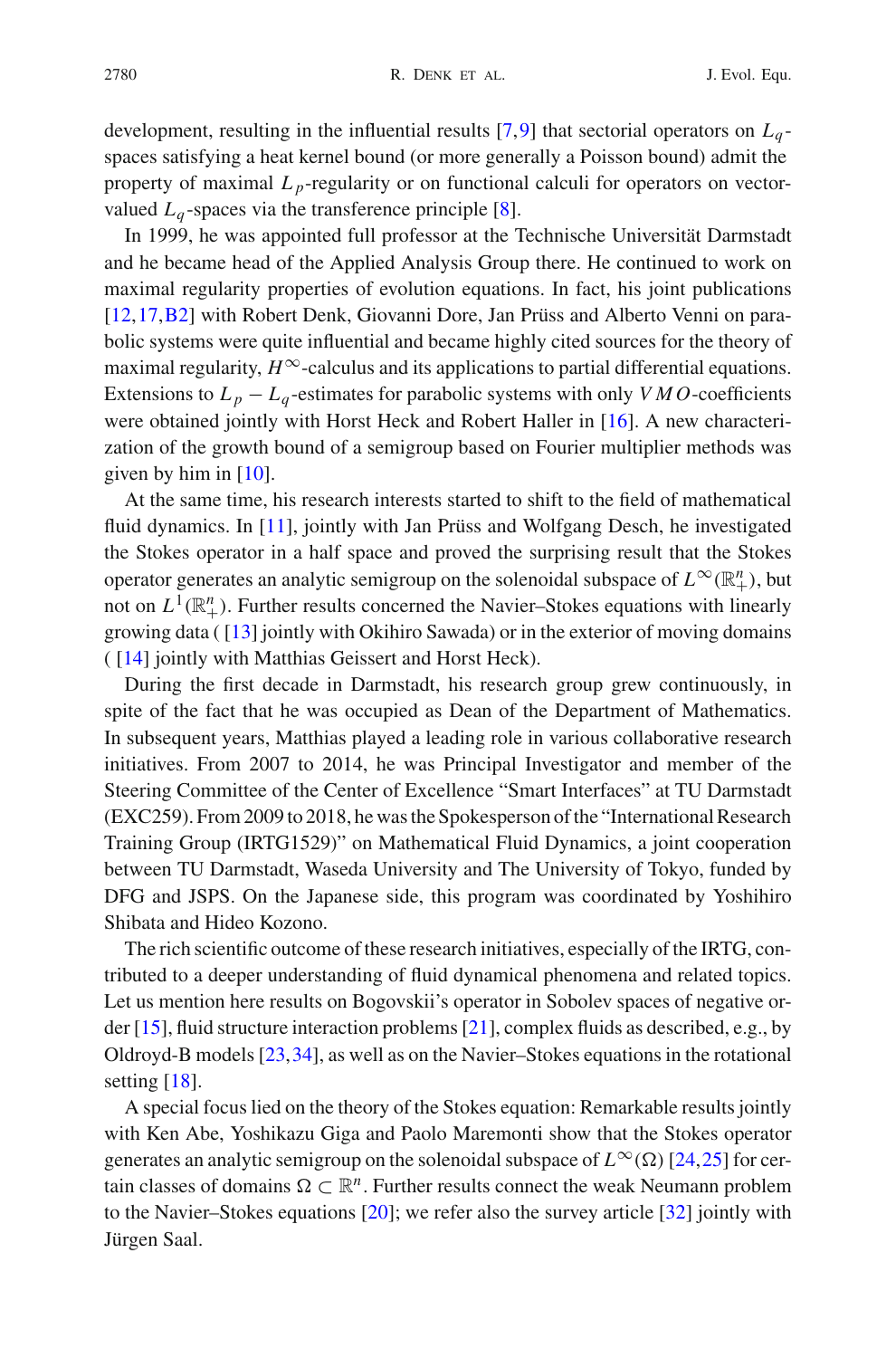Another focal point was the analysis and modeling of nematic liquid crystal flows. A new thermodynamically consistent understanding of these flows established in collaboration with Jan Prüss in  $[31]$  $[31]$  paved the way for a thorough understanding of the general Ericksen–Leslie model subject to general Leslie stress by means of the theory of quasilinear evolution equations. The beautiful articles [\[26](#page-5-7)[,30](#page-5-8)[,31](#page-5-6),[35](#page-5-9)] present far reaching local and small data global existence results for strong solutions for this system in the compressible and incompressible situation. For the first time, no structural conditions on the Leslie coefficients, as, e.g., Parodi's relation, were needed for the analysis of the general Ericksen–Leslie system.

Matthias also obtained important results on periodic solutions for incompressible fluid flow problems. A general framework was developed in [\[27](#page-5-10)], and the situation of arbitrarily large forces in the context of the primitive equations is described in [\[29](#page-5-11)] in joint work with Paolo Galdi and Takahito Kashiwabara.

In the last years, he was particularly interested in geophysical flows and the primitive equations. A fundamentally new approach to the latter equations was developed jointly with Takahito Kashiwabara in [\[28](#page-5-12)]. The situation of bounded data and its relationship to the uniqueness problem for weak solutions was analyzed in a German–Japanese team including Yoshikazu Giga in the articles [\[36](#page-5-13)[,37](#page-5-14)]. The stability of Ekman layers arising in geophysical flows was described in the deterministic and stochastic setting in [\[19\]](#page-4-19) and [\[22\]](#page-5-15).

His broad range of interests is also documented by recent regularity and global existence results for nonlocal equations, like the bidomain equations [\[33](#page-5-16)[,38\]](#page-5-17), jointly with Jan Prüss, and through new contributions in geometric analysis concerning the Helmholtz–Weyl decomposition of *Lr*-vector fields in exterior domains [\[39\]](#page-5-18), jointly with Hideo Kozono, Senjo Shimizu and others.

Over the years, Matthias Hieber received several offers from renowned German Universities; however, he decided to stay at TU Darmstadt. He held visiting professor or visiting scholar positions at highly ranked mathematical institutes all over the world, among them the University of California at Berkeley, UCLA, the Courant Institute and the University of Tokyo. In addition, he received several honorable distinctions: Since 2012, he is adjunct professor at the University of Pittsburgh; from 2016 to 2019, he was guest professor at Waseda University in Tokyo. Since 2020, he serves as the Vice-Director of the Mathematical Research Institute in Oberwolfach.

As a trend-setting mathematician, Matthias made numerous important contributions to the analytical understanding of evolution equations. He published more than one hundred research papers, co-authored three monographs  $[B1, B2, B5]$  $[B1, B2, B5]$  $[B1, B2, B5]$  $[B1, B2, B5]$ , three special volumes  $[V1, V2, V3]$  $[V1, V2, V3]$  $[V1, V2, V3]$  $[V1, V2, V3]$  and wrote two textbooks  $[B3, B4]$  $[B3, B4]$ .

His mathematical expertise comprises the development of evolution equations and also its application to concrete problems arising in the applied sciences. For his Ph.D. students, he has been a steady source of motivation and encouragement. One reason for attracting about twenty Ph.D. students, up to now, lies in his ability to share and to transfer his enthusiasm for mathematical research. Like this, he was very pleased to host Okihiro Sawada and Huy Nguyen as Humboldt Research Fellows as well as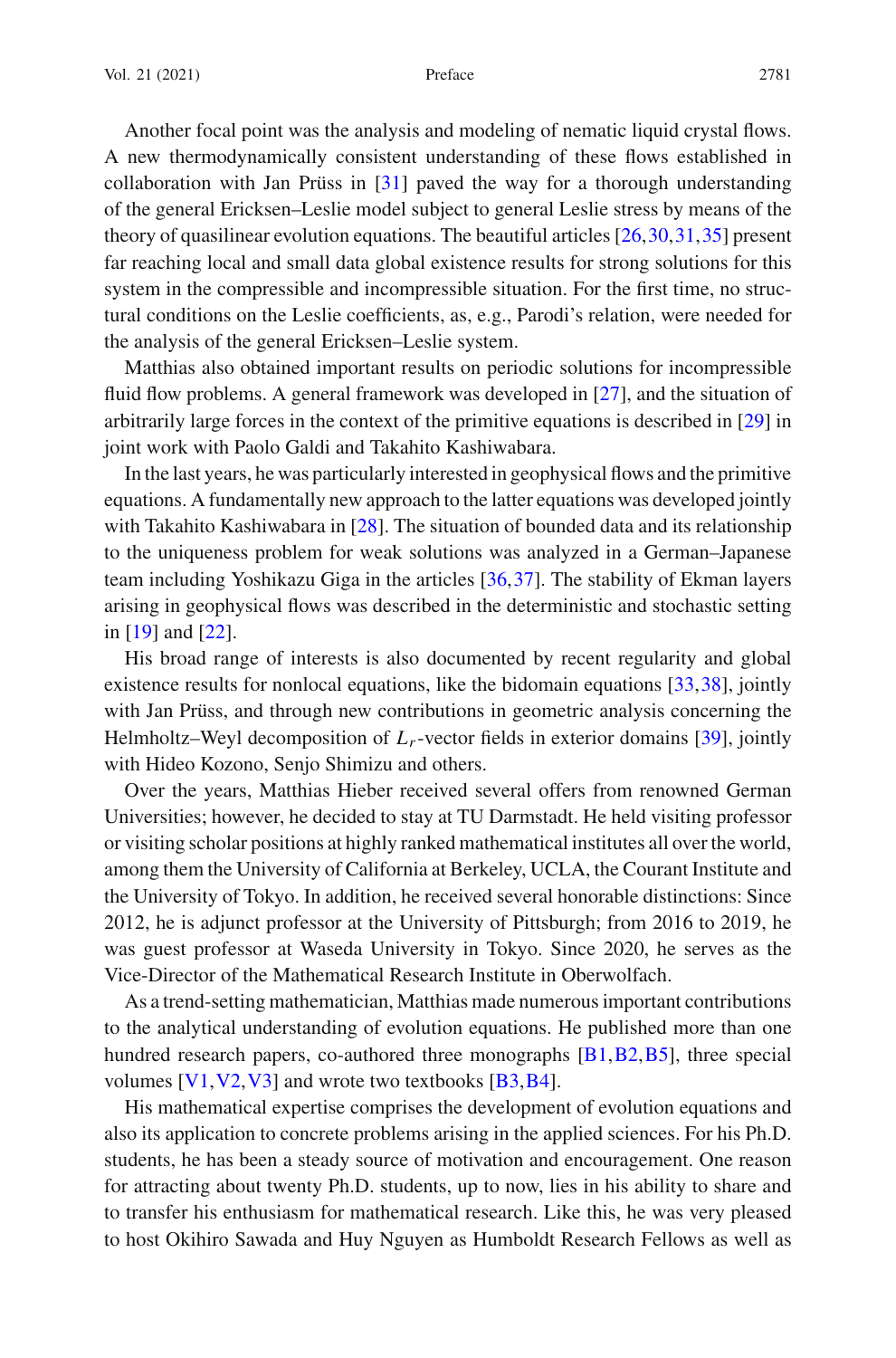numerous scholars in Darmstadt. He also acted as a mentor for five habilitations at TU Darmstadt.

We also would like to mention here the organization of several workshops at Oberwolfach on Geophysical Flows, jointly with Yoshikazu Giga and Edriss Titi. He also serves as a member of the editorial boards of various journals including "Differential and Integral Equations," "Advances in Differential Equations" and "Journal of Mathematical Fluid Mechanics" as well as for the "Springer Lectures Notes in Mathematical Fluid Dynamics."

His scientific achievements, his broad interests, his contagious enthusiasm for mathematics, his sense of humor and his communication skills all contribute to the high standing Matthias Hieber enjoys in the mathematical community. It is, then, not surprising that he was invited to numerous summerschools as a lecturer.

The collection of original research papers in this volume reflects the wide-ranging scientific interests of Matthias Hieber. It is inspired by the Conference "Evolution Equations: Applied and Abstract Perspectives," held on October 28–November 1, 2019, at CIRM in Luminy, France, on the occasion of his 60th birthday, and which was organized by Karoline Disser, Robert Haller-Dintelmann, Horst Heck, Mads Kyed, Jürgen Saal, Okihiro Sawada and Ian Wood. We express our gratitude to the organizers and participants of the conference and, of course, to all contributors of this volume.

Finally, we would like to thank Wolfgang Arendt and Michel Pierre, the Editors-in-Chief of Journal of Evolution Equations, as well as Jan Holland from Springer Verlag, for their help and continuous support in publishing this special volume.

**Funding** Open Access funding enabled and organized by Projekt DEAL.

**Open Access.** This article is licensed under a Creative Commons Attribution 4.0 International License, which permits use, sharing, adaptation, distribution and reproduction in any medium or format, as long as you give appropriate credit to the original author(s) and the source, provide a link to the Creative Commons licence, and indicate if changes were made. The images or other third party material in this article are included in the article's Creative Commons licence, unless indicated otherwise in a credit line to the material. If material is not included in the article's Creative Commons licence and your intended use is not permitted by statutory regulation or exceeds the permitted use, you will need to obtain permission directly from the copyright holder. To view a copy of this licence, visit [http://creativecommons.org/licenses/](http://creativecommons.org/licenses/by/4.0/) [by/4.0/.](http://creativecommons.org/licenses/by/4.0/)

**Publisher's Note** Springer Nature remains neutral with regard to jurisdictional claims in published maps and institutional affiliations.

#### **Monographs and Textbooks**

- <span id="page-3-0"></span>[B1] (with W. Arendt, Ch. Batty, F. Neubrander), *Vector Valued Laplace Transforms and Cauchy Problems*. Monographs in Mathematics, 96, xi + 523pp., Birkhäuser, 2001. Second Edition, 2011.
- <span id="page-3-1"></span>[B2] (with R. Denk, J. Prüss), *R*-*Boundedness, Fourier Multipliers and Problems of Elliptic and Parabolic Type.* Memoirs Amer. Math. Soc., vii + 114pp., 2003.
- <span id="page-3-2"></span>[B3] *Analysis I*. Springer Spektrum, x + 291pp., 2018.
- <span id="page-3-3"></span>[B4] *Analysis II*. Springer Spektrum, x+ 203pp., 2019.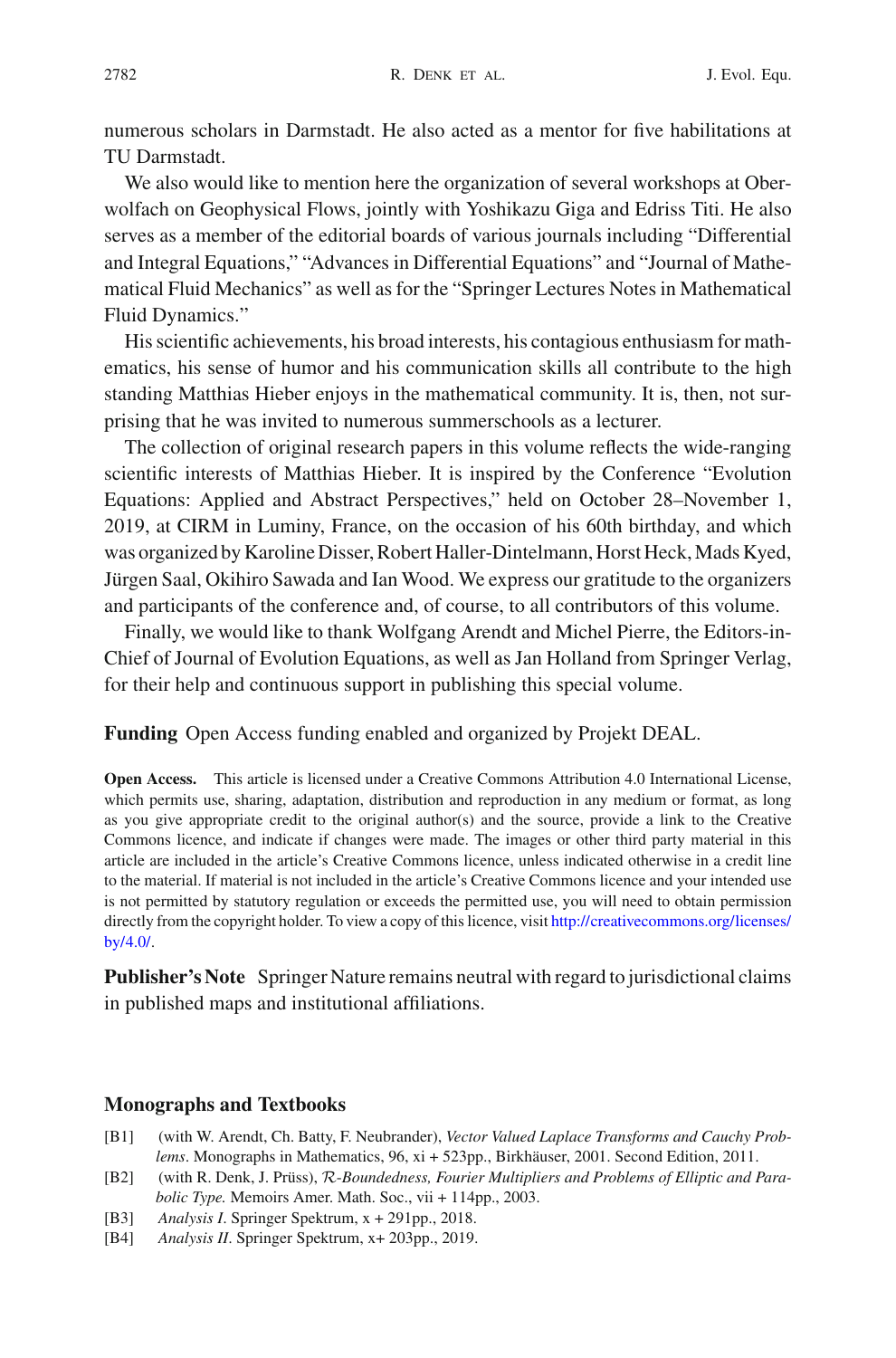<span id="page-4-20"></span>[B5] (with J. Robinson, Y. Shibata), *Mathematical Analysis of the Navier-Stokes Equations*. Lecture Notes in Math., Vol. 2254, Springer, 2020.

## **Special Volumes and Festschriften**

- <span id="page-4-21"></span>[V1] (with H. Amann, W. Arendt, F. Neubrander, S. Nicaise, J. von Below), *Functional Analysis and Evolution Equations: The Günter Lumer Volume*, Birkhäuser, xvii + 636pp., 2008.
- <span id="page-4-22"></span>[V2] (with J. Escher, P. Guidotti, P. Mucha, J. Prüss, Y. Shibata, G. Simonett, C. Walker, W. Zajaczkowski), Preface. Parabolic Problems, Prog. Nonlinear Differential Equations Appl. 80, Birkhäuser, ix-xii, 2011.
- <span id="page-4-23"></span>[V3] (with D. Bothe, R. Denk, R. Schnaubelt, G. Simonett, M. Wilke, R. Zacher), Special issue: Parabolic evolution equations, maximal regularity, and applications–dedicated to Jan Prüss. *J. Evol. Equ.*, 17, (2017).

## **Selected Articles**

- <span id="page-4-0"></span>[1] (with H. Kellermann), Integrated semigroups. *J. Funct. Anal.*, 84 (1989), 160-180.
- <span id="page-4-3"></span>[2] Integrated semigroups and differential operators on  $L^p$  spaces. *Math. Ann.*, 291 (1991), 1-16.
- <span id="page-4-4"></span>[3] (with H. Amann, G. Simonett), Bounded *H*∞-calculus for elliptic operators. *Diff. Integral Equations*, 7 (1994), 613-653.
- <span id="page-4-1"></span>[4] Spectral theory and Cauchy problems on  $L^p$  spaces. *Math.* Z., 216 (1994), 613-628.
- <span id="page-4-2"></span>[5] *L <sup>p</sup>* spectra of pseudodifferential operators generating integrated semigroups. *Trans. Amer. Math. Soc.*, 347 (1995), 4023-4035.
- <span id="page-4-5"></span>[6] Gaussian estimates and holomorphy of semigroups on  $L^p$  spaces. *J. London Math. Soc.*, 54 (1996), 148-160.
- <span id="page-4-8"></span>[7] (with J. Prüss), Heat kernels and maximal  $L^p$ - $L^q$ -estimates for solutions of parabolic evolution equations. *Comm. Partial Differential Equations*, 22 (1997), 1647-1669.
- <span id="page-4-6"></span>[8] (with J. Prüss), Functional calculi for linear operators in vector-valued  $L^p$ -spaces via the transference principle. *Adv. Diff. Equations*, 3 (1998), 847-872.
- <span id="page-4-7"></span>[9] (with S. Monniaux), Heat-Kernels and maximal regularity: the non-autonomous case. *J. Fourier Anal. Appl.*, 6 (2000), 467-481.
- <span id="page-4-12"></span>[10] A Characterization of the growth bound of a semigroup via Fourier multipliers. In: Evolution Equations and Their Applications, G. Lumer, L. Weis (eds.), Marcel Dekker, (2001), 121-124.
- <span id="page-4-13"></span>[11] (with W. Desch, J. Prüss), *L <sup>p</sup>*-Theory of the Stokes operator in a half space. *J. Evol. Equ.*, 1 (2001), 115-142.
- <span id="page-4-9"></span>[12] (with R. Denk, G. Dore, J. Prüss, A. Venni), New thoughts on old ideas of R.T. Seeley. *Math. Ann.*, 328 (2004), 545-583.
- <span id="page-4-14"></span>[13] (with O. Sawada), The Navier-Stokes equations in R*<sup>n</sup>* with linearly growing initial data. *Arch. Rational Mech. Anal.*, 175 (2005), 269-285.
- <span id="page-4-15"></span>[14] (with M. Geissert, H. Heck),  $L^p$ -theory of the Navier-Stokes flow in the exterior of a rotating or moving domain. *J. reine angew. Math.*, 596 (2006), 45-62.
- <span id="page-4-16"></span>[15] (with M. Geissert, H. Heck), On the equation  $div u = g$  and Bogovskii's operator in Sobolev spaces of negative order *Operator Theory*, 168 (2006), 113-121.
- <span id="page-4-11"></span>[16] (with R. Haller, H. Heck), *L <sup>p</sup>*-*L<sup>q</sup>* estimates for parabolic systems with *VMO*-coefficients. *J. London Math. Soc.*, 74 (2006), 717-736.
- <span id="page-4-10"></span>[17] (with R. Denk, J. Prüss), Optimal *<sup>L</sup> <sup>p</sup>* <sup>−</sup> *<sup>L</sup><sup>q</sup>* estimates for parabolic boundary value problems with inhomogeneous boundary data. *Math. Z.*, 257 (2007), 193-224.
- <span id="page-4-17"></span>[18] (with Y. Shibata), The Fujita-Kato approach to the equations of Navier-Stokes in the rotational setting. *Math. Z.*, 265, (2010) 481-493.
- <span id="page-4-19"></span>[19] (with M. Hess, A. Mahalov, J. Saal), Nonlinear stability of Ekman boundary layers. *Bull. London Math. Soc.*, 42, (2010), 691-706.
- <span id="page-4-18"></span>[20] (with M. Geissert, H. Heck, O. Sawada), Weak Neumann implies Stokes. *J. Reine Angew. Math.*, 669, (2012), 75-100.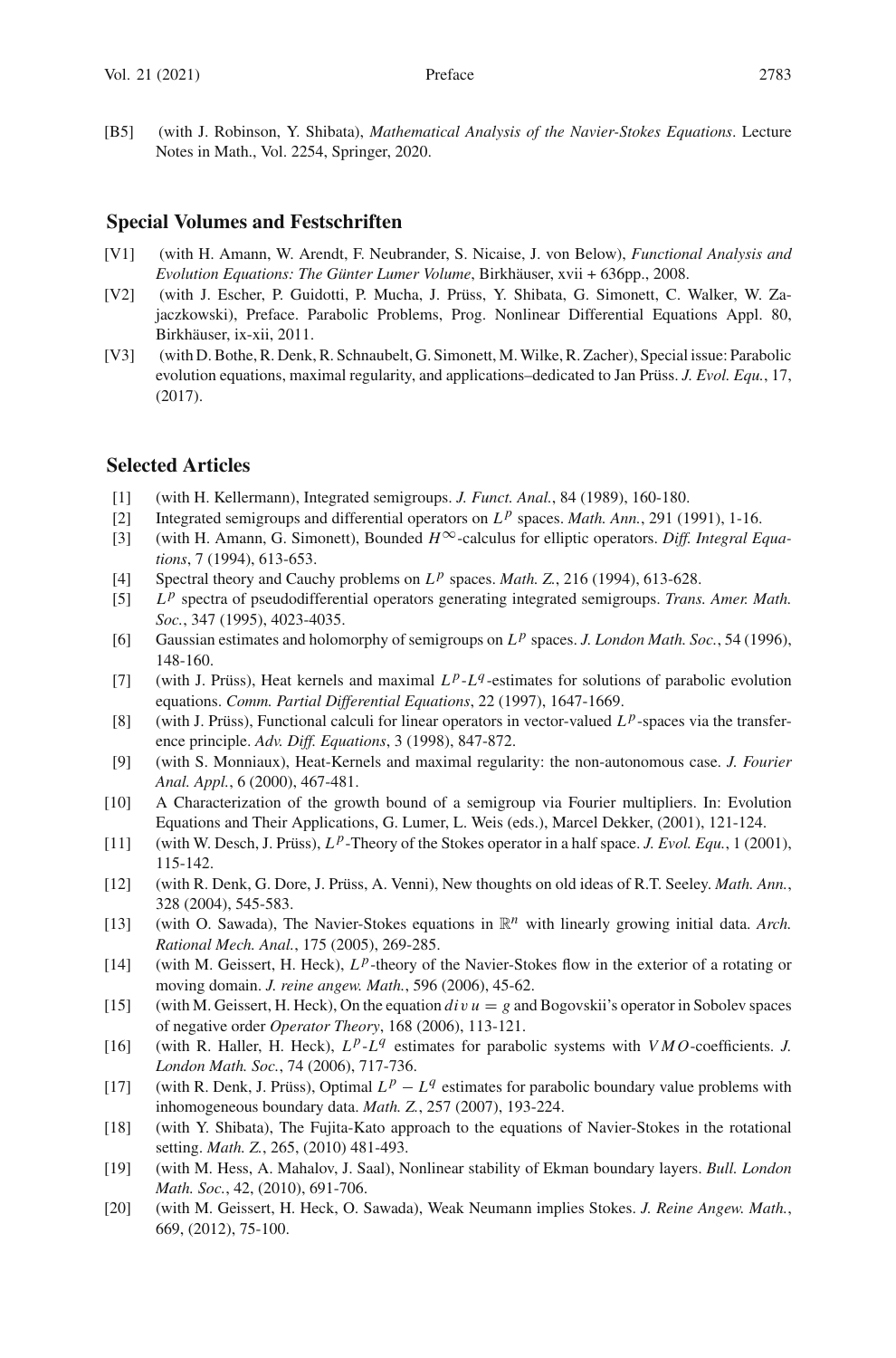- <span id="page-5-0"></span>[21] (with K. Götze, M. Geissert),  $L^p$ -theory of fluid-rigid body interactions for Newtonian and generalized Non-Newtonian fluids. *Trans. Amer. Math. Soc.*, 365 (2013), 1393-1439.
- <span id="page-5-15"></span>[22] (with W. Stannat), Stochastic stability of the Ekman spiral, *Ann. Sc. Norm. Super Pisa*, 12, (2013), 189-208.
- <span id="page-5-1"></span>[23] (with D. Fang, R. Zi), Global existence results for Oldroyd-B fluids on exterior domains with non small coupling parameters. *Math. Ann.*, 356 (2013), 687-709.
- <span id="page-5-3"></span>[24] (with K. Abe, Y. Giga), Stokes resolvent estimates in spaces of bounded functions. *Ann. Sci. Ec. Norm. Super.*, 48 (2015), 537-559.
- <span id="page-5-4"></span>[25] (with P. Maremonti), Bounded analyticity of the Stokes semigroup on spaces of bounded functions. In: Recent Develpments in MFD. H. Amann, Y. Giga, H. Kozono, H. Okamoto (eds.), Birkhauser, 2015, 275-289.
- <span id="page-5-7"></span>[26] (with M. Nesensohn, J. Pruess, K. Schade), Dynamics of nematic liquid crystal flow: the quasilinear approach. *Ann. Inst. H. Poincaré Anal. Non Linéaire*, 33 (2016), 397-408.
- <span id="page-5-10"></span>[27] (with M. Geissert, H. Nguyen), A general approach to time periodic incompressible viscous fluid flow problems. *Arch. Rational Mech. Anal.*, 220, (2016), 1095-1118.
- <span id="page-5-12"></span>[28] (with T. Kashiwabara), Global strong well-posedness of the three dimensional primitive equations in *L <sup>p</sup>*-spaces. *Arch. Rational Mech. Anal.*, 221, (2016), 1077-1115.
- <span id="page-5-11"></span>[29] (with G.P. Galdi, T. Kashiwabara), Strong time-periodic solutions to the 3D primitive equations subject to arbitrary large forces. *Nonlinearity*, 30, (2017), 3979-3992.
- <span id="page-5-8"></span>[30] (with J. Prüss), Dynamics of the Ericksen-Leslie equations with general Leslie stress I: the incompressible isotropic case. *Math. Ann.*, 369, (2017), 977-996.
- <span id="page-5-6"></span>[31] (with J. Prüss), Modeling and analysis of Ericksen-Leslie equations for nematic liquid crystal flow. In: Handbook of Math. Anal. in Mechanics of Viscous Fluids, Y. Giga, A. Novotny (eds.), Vol.2, Springer, 2018, 1057-1134.
- <span id="page-5-5"></span>[32] (with J. Saal), The Stokes equation in the *L<sup>p</sup>*-setting: well-posedness and regularity properties, In: Handbook of Math. Anal. in Mechanics of Viscous Fluids, Y. Giga, A. Novotny (eds.), Vol.1, Springer, 2018, 117-206.
- <span id="page-5-16"></span>[33] (with J. Prüss), On the bidomain problem with Fitzhugh-Nagumo transport. *Archiv Math.*, 111, (2018), 313-327.
- <span id="page-5-2"></span>[34] (with H. Wen, R. Zi), Optimal decay rates for solutions to the incompressible Oldroyd-B model in R3. *Nonlinearity*, 32, (2019), 833-852.
- <span id="page-5-9"></span>[35] (with J. Prüss), Dynamics of Ericksen-Leslie equations with general Leslie stress II: The compressible isotropic case. *Arch. Rational Mech. Anal.*, 233, (2019), 1441-1468.
- <span id="page-5-13"></span>[36] (with K. Furukawa, Y. Giga, A. Hussein, T. Kashiwabara, M. Wrona), Rigorous justification of the hydrostatic approximation for the primitive equations by scaled Navier-Stokes equations. *Nonlinearity*, 33 (2020), 6502-6516.
- <span id="page-5-14"></span>[37] (with Y. Giga, M. Gries, A. Hussein, T. Kashiwabara), The hydrostatic Stokes operator and wellposedness of the primitive equations on spaces of bounded functions. *J. Funct. Anal.*, 279, (2020), 108561.
- <span id="page-5-17"></span>[38] (with J. Prüss), Bounded *H*∞-calculus for a class of nonlocal operators: the bidomain operator in the *Lq* -setting. *Math. Ann.*, 378, (2020), 6502-6516.
- <span id="page-5-18"></span>[39] (with H. Kozono, A. Seyfert, S. Shimizu, T. Yanagisawa), The Helmholtz-Weyl decomposition of *Lr*-vector fields for two dimensional exterior domains. *J. Geom. Anal.*, 31, (2021), 5146-5165.

*Robert Denk Fachbereich Mathematik und Statistik Universität Konstanz 78457 Konstanz Germany E-mail: robert.denk@uni-konstanz.de*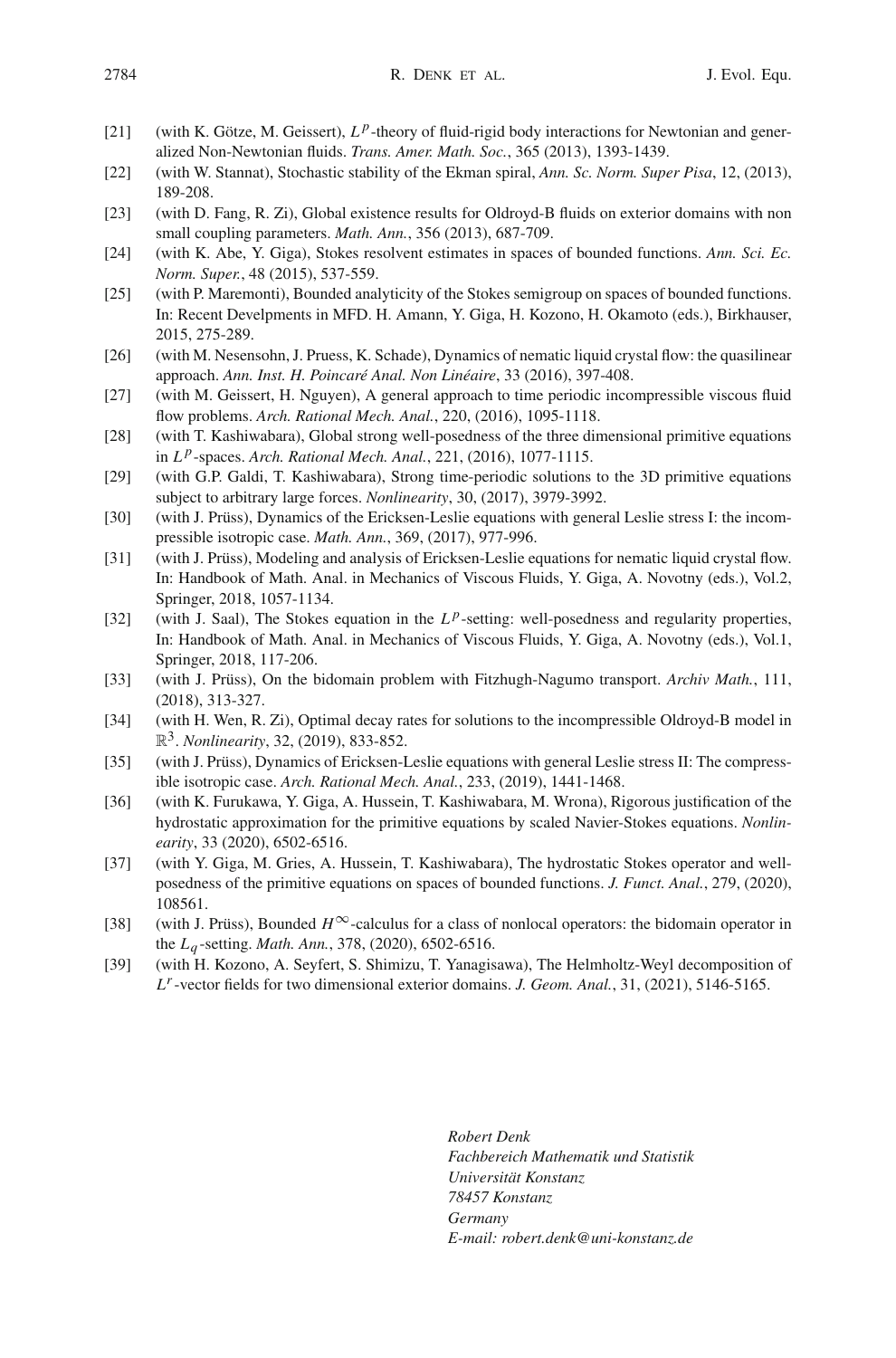*Yoshikazu Giga Graduate School of Mathematical Sciences The University of Tokyo Komaba 3-8-1 Meguro Tokyo 153-8914 Japan E-mail: ygiga@ms.u-tokyo.ac.jp*

*Hideo Kozono Department of Mathematics Waseda University Tokyo 169-8555 Japan E-mail: kozono@waseda.jp ; hideo.kozono.c7@tohoku.ac.jp*

### *and*

*Research Alliance Center of Mathematical Sciences Tohoku University 980-8578 Sendai Japan*

*Jürgen Saal Heinrich-Heine-Universität Düsseldorf Mathematisches Institut 40204 Düsseldorf Germany E-mail: juergen.saal@hhu.de*

*Gieri Simonett Department of Mathematics Vanderbilt University Nashville TN 37240 USA E-mail: gieri.simonett@vanderbilt.edu*

*Edriss Titi Department of Mathematics Texas A&M University College Station TX 77843 USA E-mail: titi@math.tamu.edu ; edriss.titi@damtp.cam.ac.uk*

#### *and*

*Department of Applied Mathematics and Theoretical Physics University of Cambridge Cambridge CB3 0WA UK*